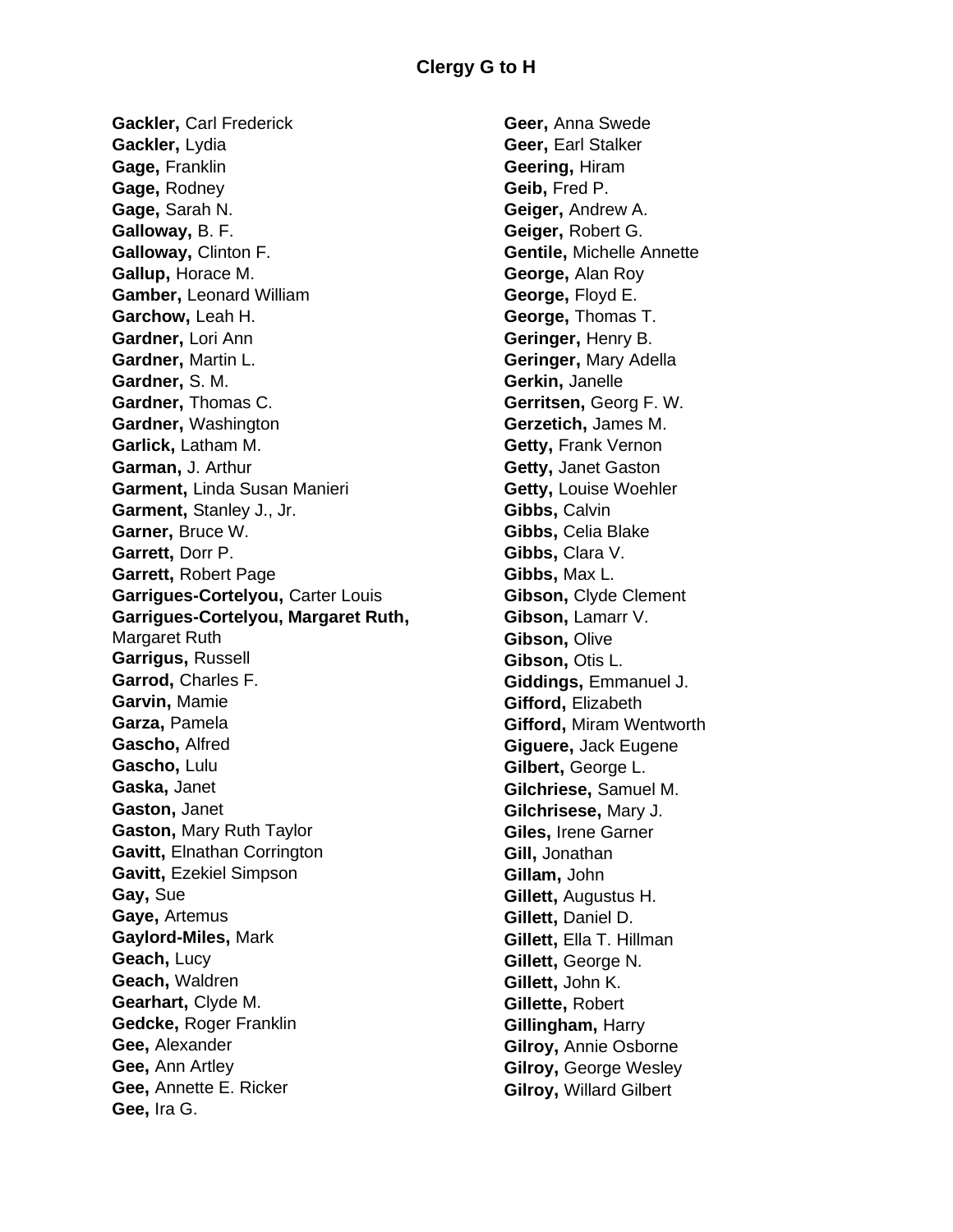**Gilruth,** James **Gilshire,** Robin Glenn **Gingerich,** Joseph Y. **Ginrich,** Barbara **Ginter,** Roger H. **Gintzer,** Harry C. **Gintzer,** Viola **Gish,** George **Gjerstad,** Steven A. **Gladding,** Kim **Gladding,** Max **Gladstone,** David G. **Gladstone,** Terry N. **Glanville,** Gary R. **Glasgow,** Maurice E. **Glass,** Anna Hart **Glass,** Charles A. **Glass,** David Hasler **Glass,** Elizabeth R. **Glass,** Francis **Glass,** William Francis **Glenn,** Lois E. **Glenn,** Olive Mae Coulson **Glenn,** William Herbert **Gliddon,** Anna Arthur **Gliddon,** Joseph H. **Glotfelty,** Alma H. **Glotfelty,** Philip R. **Glover,** Joseph M. **Golden,** Owen J. **Gonser,** Alma Mae Rutherford **Gonser,** Ivan **Gonser,** Robert R. **Good,** Mary Hicks **Goodell,** Ransom R. **Goodrich,** Frederic S. **Goodwin,** Heath T. **Goodwin,** Levi P. **Gordon,** Barry B. **Gordon,** Diane **Gordon,** Elias G. **Gordon,** Emma **Gordon,** John M. **Gordon,** Julia Ross **Gorsline,** Floyd A. **Gorsline,** Wayne H.

**Gorton,** Corrine Campbell **Gorton,** Gernsey F. **Gorton,** Lilye Corrine **Goslin,** Alfred T. **Goslin,** George W. **Goss,** Joel Byington **Goss,** Mary I. Fee **Gotham,** Donald D. **Gottesleben,** Anna M. **Gottesleben,** William E. **Goudie,** David J. **Goudie,** Diana K. **Goudie,** Robert F. **Gould,** Amos M. **Govatos,** James A. **Govatos,** Miriam Dorothy Abigail Geltzer-**Goyings,** Nancy W. **Graham,** John **Graham,** Mark D. **Graham,** Timothy **Grajcar,** Michael, Jr. **Grant,** F. James **Grant,** Isaac **Grant,** James C. **Grant,** Loring **Grant,** Rollo **Grant,** Ronald B. **Grasley,** Millie **Grattan,** Otis R. **Grauder,** Charles D. **Grauer,** Charles D. **Graves,** Ida Isobelle Finch **Graves,** Lewis William **Graves,** Samuel **Gray,** Allan G. **Gray,** Amos T. **Gray,** Elizabeth Jane Reed **Gray,** John **Gray,** John Wesley **Gray,** William **Gray,** William W. **Gray,** Wilson **Graybill,** Joseph **Green,** Anna M. **Green,** Daniel A. **Green,** Patricia A.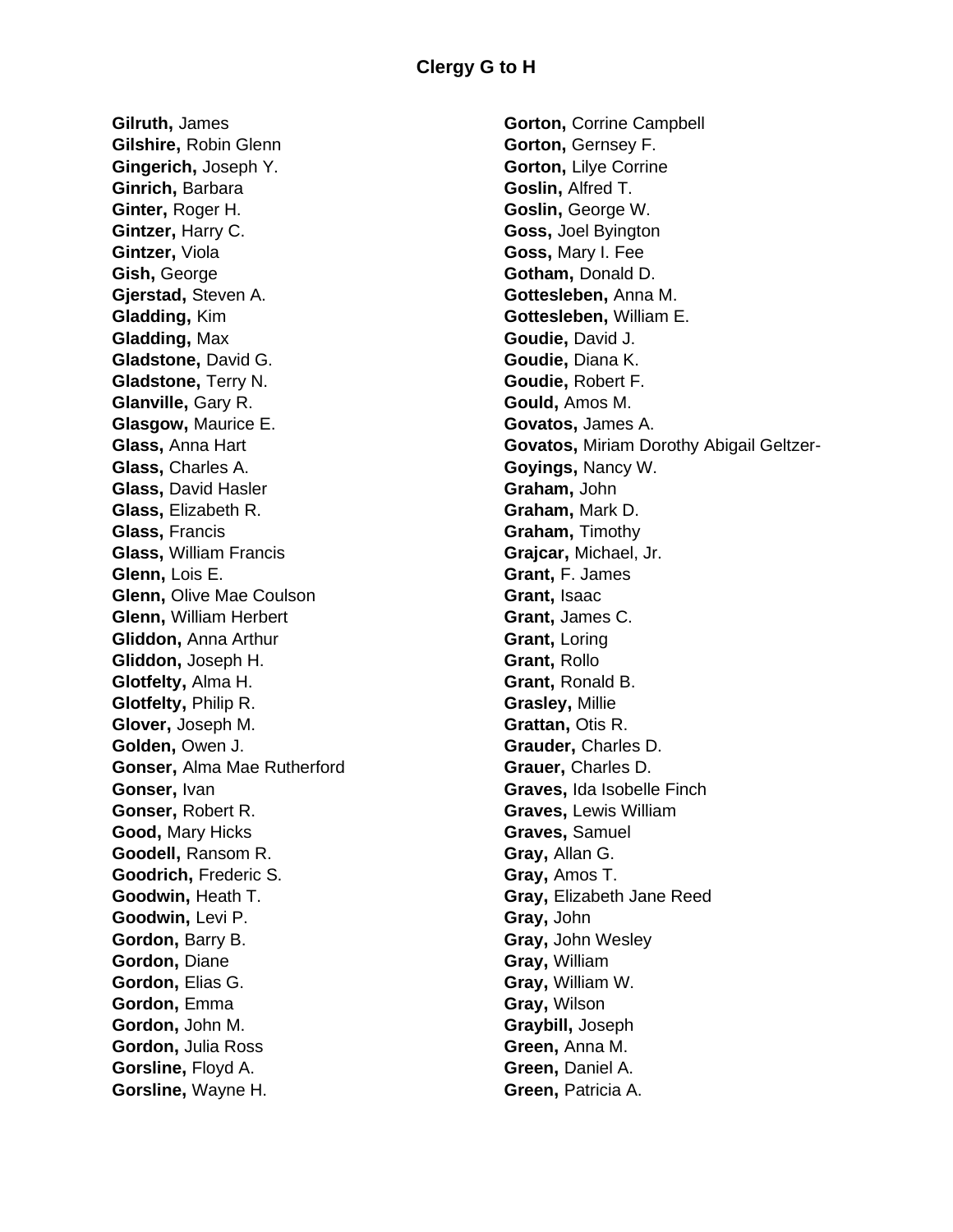**Greene,** Malcolm L. **Greenman,** C. B. **Greensky,** Isaac **Greensky,** Lottie Squands **Greensky,** Peter **Greensky,** Simon **Greenstead,** Joseph **Greenwood,** John W. **Greenwood,** Margaret **Greenwood,** Maude Elma Ricker **Greenwood,** Thomas A. **Greer,** Dorothy D. **Greer,** Eva L. **Greer,** Frank J. **Greer,** Geraldine Hall **Greer,** James Edward II **Greer,** John Francis **Greer,** Paul I. **Gregg,** Martha **Gregg,** Thomas J. **Gregory,** David T. **Gregory,** Erna N. Roser **Gregory,** John R. **Gregory,** Martin **Gregory,** William A. **Greinke,** A. Ray **Grenfell,** Dorothy Short **Grenfell,** John Nicholas **Grenfell,** John Nicholas, III **Grenfell,** John Nicholas, Jr. **Grenfell,** John Sr. **Grenfell,** Michael **Grettenberger,** George R. **Grettenberger,** Lewis **Gretzschmer,** Raymond **Gretzschmer,** Raymond Jr. **Grice,** Earl A. **Griffin,** Alta Irene **Griffin,** Diane **Griffin,** Herbert **Griffin,** Lewis J. **Griffin,** Sara Suzanne **Griffith,** Dortha Brockman **Griffith,** Evelyn Moore **Griffith,** Gary **Griffith,** Herbert Lee

**Griffith,** Richard Owen **Grigereit,** Robert Charles **Griggs,** Jerry D. **Grimes,** D. Frank **Grimes,** Grovenor "Kip" **Grimes,** Grovenor N. **Grimes,** Joseph **Grimes,** Lynn **Griner,** Bernard **Groff,** Kathleen **Grosenbaugh,** Louis **Grubaugh,** Laurence R. **Grubbs,** Virgil A. **Guillat,** Ralph N. **Guin,** Howell G. **Gulick,** Jehiel **Gumser,** William Paul **Gunyan,** Harry Alonzo **Gunyan,** Roa Fiebach **Gurney,** Carey Judson **Gurney,** John H. **Gurney,** Nancy Margaret **Guthrie,** Minnie A. **Gutierrez,** Dora **Gutierrez,** Marcos **Gwinn,** William Austin **Gysel,** James **Hackney,** Elizabeth **Hackney,** Thomas G. **Haddix,** Aaron M. **Haddix,** Sarah E. **Haddrill,** Philip **Haering,** Elizabeth **Haering,** Emil E. **Hagadorn,** Adaline Talure **Hagadorn,** Wesley **Hagans,** Gerald **Hagans,** John O. **Hagans,** Susan **Hagen,** August F. **Haggard,** William **Hagle,** Leigh H. **Hahn,** Byron A. **Hahn,** Charles B. **Hahn,** Nellie I. Stevens **Haight,** Floyd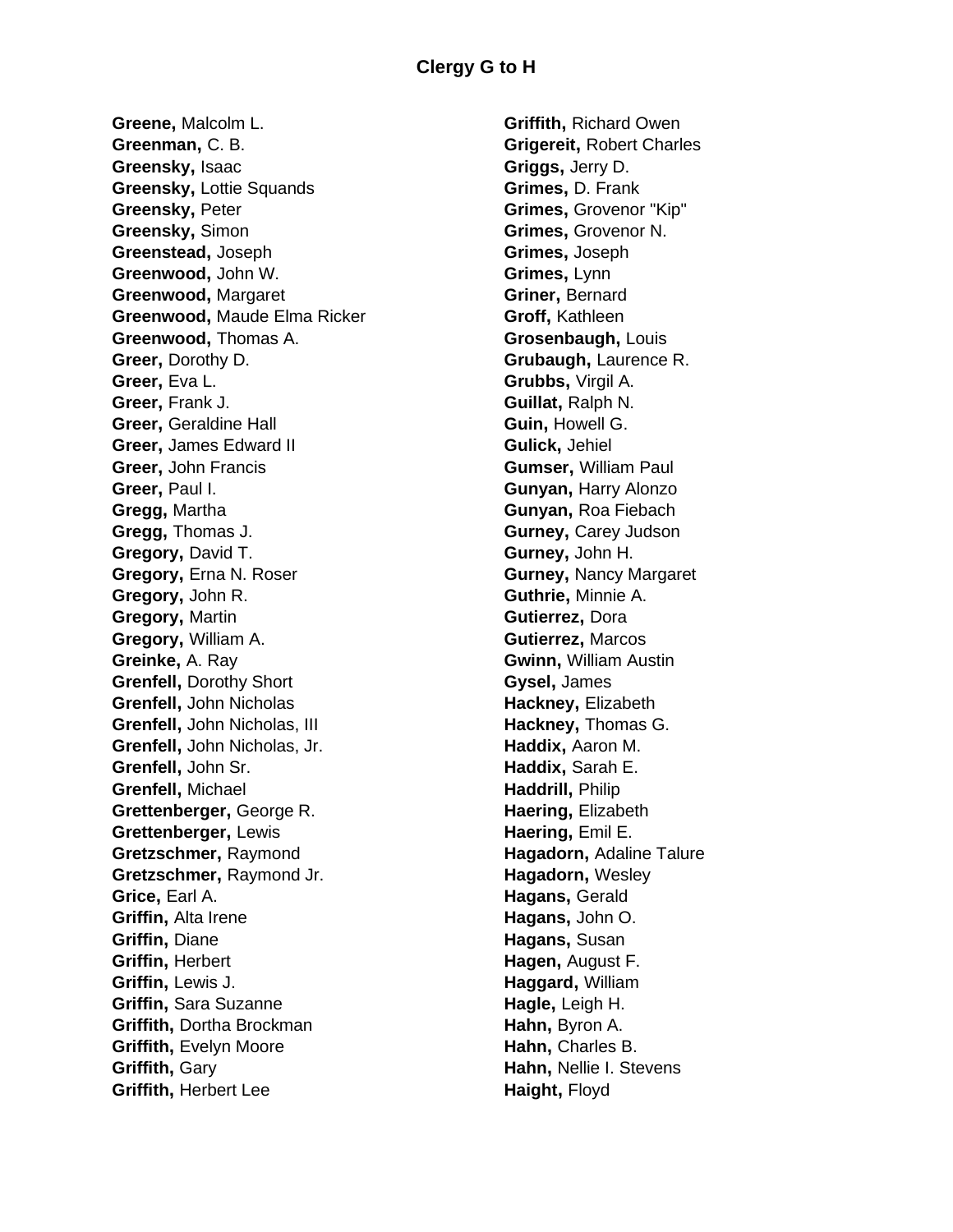**Haight,** George L. **Hainer,** C. David **Hale,** Silas F. **Hall,** Donald Emerson **Hall,** Ella Taylor **Hall,** Horace **Hall,** Horatio N. **Hall,** James Brent **Hall,** John H. **Hall,** Judith McCausland **Hall,** Melvin F. **Hall,** Royal G. **Hallenbeck,** John W. **Haller,** Gary **Haller,** Laurie **Haller,** Rosetta Mary Brumm **Haller, Jr.,** John George **Haller, Sr.,** J. George **Halliday,** \_\_\_\_\_ Colton **Halliday,** James D. **Hallstrom,** Rony S. **Halmhuber,** Adolph **Halmhuber,** Fredericka **Halmhuber,** J. Adolph **Halmhuber,** Minnie **Halpenny,** Clementine Shirley Lucas **Halpenny,** Edmund Wesley **Halpenny,** Lucy **Halsted,** Alfred T. **Halsted,** Marceline "Marcy" Smith **Halsted, Jr.,** Alfred Theodore **Halstrom,** Rony S. **Halter,** Kenneth **Hamblen,** Earleen **Hamilin,** Joan K. **Hamilton,** Alton Leslie **Hamilton,** Cathi **Hamilton,** Frank S. **Hamilton,** Henry **Hamilton,** James **Hamilton,** John **Hamilton,** John Norman **Hamilton,** Margaret J. **Hamilton,** Mary **Hamilton,** Samuel L. **Hamlin,** Fred

**Hamlin,** Joan **Hamlin,** Joyce **Hammar,** Ann Urna Saxwold **Hammar,** Eric S. **Hammar,** Florence Anderson **Hammar,** Karl J. **Hammar,** Urna Mae **Hammond,** D. Webster **Hammond,** Lidia Ann Gage **Hampson,** Anne Cowick **Hancock,** Richard **Haney,** Claudette **Haney,** Marjorie E. Lawton **Hangsleben,** Emmett C. **Hangsleben,** Naomi **Hanley,** Charles **Hanna,** King William **Hannon,** Mrs. **Hansen,** Lloyd R. **Hansen,** Randall **Hansen,** Ronald **Hanson,** Alan J. **Hanthorne,** Lyman L. **Harbin,** Kevin **Harder,** Jacob S. **Harding,** Abel W. **Harding,** Julie Jeannette McRay **Harmon,** Scott A. **Harnish,** John E. **Harper,** Beulah Mae Gackler **Harper,** Louisa Tippet **Harper,** Marian Kendrick **Harper,** Ralph **Harper,** William J. **Harper,** Wilmer Wirt **Harrington,** Clarence S. **Harrington,** Morey Alfred **Harrington,** William A. **Harris,** Carolyn G. **Harris,** Daniel Wayne **Harris,** Duane Marshall **Harris,** Edith Mitchell **Harris,** Ernest J. **Harris**, Harley H. **Harris,** Harvey Lee **Harris,** Hilda L. Tucker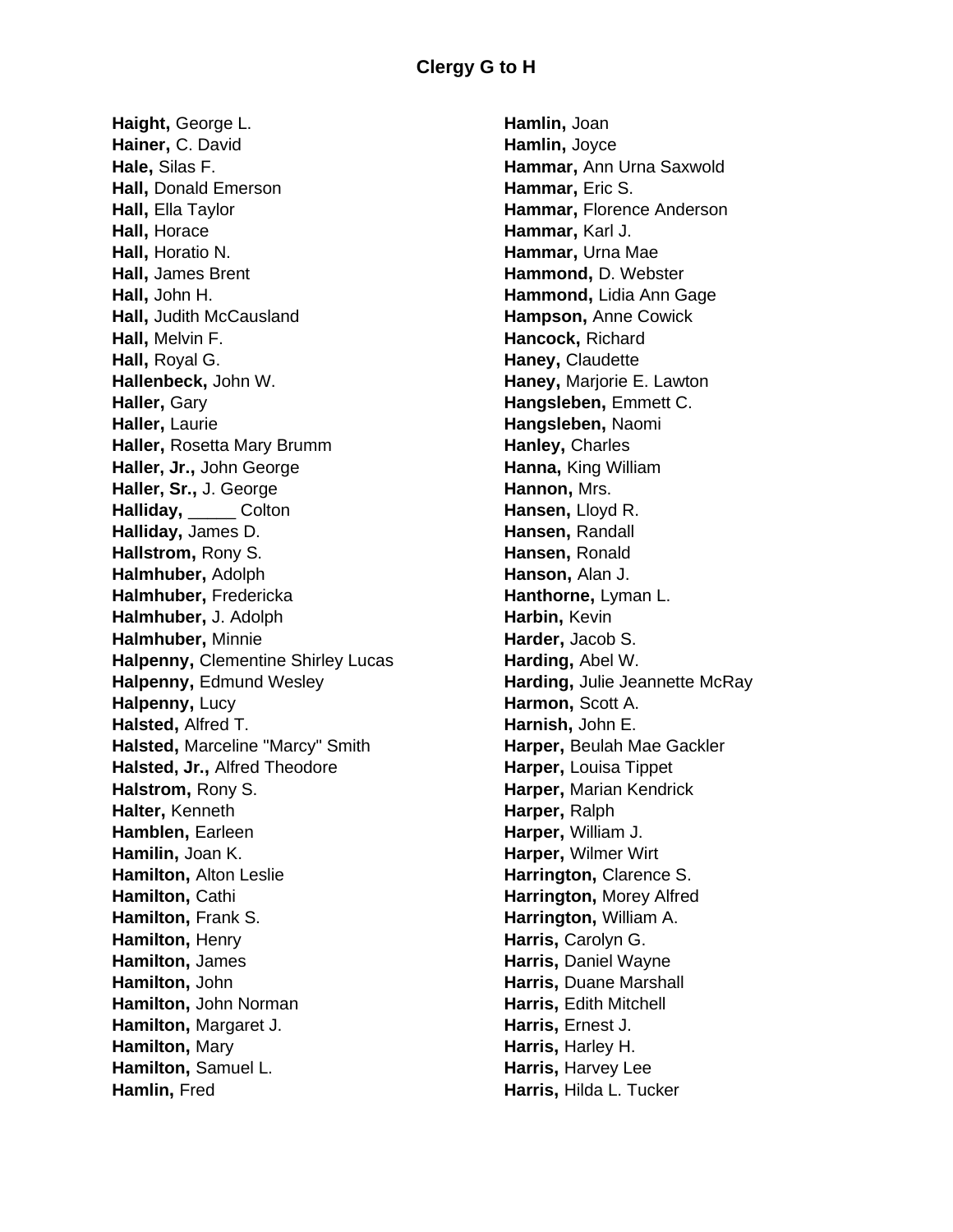**Harris,** Kenneth L. **Harris,** Marion May Furnish **Harris,** Peter Scouton **Harris,** Sallie M. **Harris,** W. Henry **Harris,** William Logan **Harrison,** Julius F. H. **Harrison,** Mary Alma Forrester **Harrison,** Samuel J. **Harrison,** William Edward **Hart,** Alfred F. **Hart,** Donald B. **Hart,** Dora L. Cubitt **Hart,** Ella **Hart,** Ellis A. **Hart,** Fred E. **Hart,** John W. **Hart,** Leora **Hart,** Paul T. **Hart**, Pauline Sue **Hart,** Thomas Everett **Hart,** Wilson Andrew "Drew" **Hartley,** Alice Beatrice **Hartley,** Francis Louis **Hartley,** Frank **Hartman,** Paul L. **Hartmann,** George O. **Hartoog,** Albert E. **Hartoog,** Jeanette **Hartoog,** Vera **Harvey,** Howard **Harvey,** Robert Dale **Hascall,** Adah **Hascall,** Erastus R. **Haseltine,** David **Haskell,** Donald P. **Haskin,** William **Hassel,** Jeff **Hastings,** Robert Curtis **Hastings,** Shirley Stewart **Hastings,** Theodore I. **Hastings,** Timothy **Hatch,** Bruce Campbell **Hatch,** Byron George **Hatch,** Elizabeth E. "Beth" Campbell **Hathaway,** Agnes Anna

**Hathaway,** Austin B. **Hathaway,** George F. **Hathaway,** William J. **Hatt,** Arthur Earl **Hatt,** Hortense **Hatton,** Charlotte **Hatton,** Frances J. **Hatton,** Jacob F. **Haueter,** Mary Virginia **Haueter**, Otto **Haug,** John M. **Hauserman,** Carl L. **Hausser,** Herbert F. C **Hausser,** Lydia H. Mueller **Haven,** Erastus O. **Havens,** Paul R. **Haviland,** Daniel S. **Hawes,** Ernest E. **Hawk,** George Harley **Hawke,** Reva Wykes **Hawkins,** Edward S. **Hawkins,** Ronda L.Beebe **Hawks,** Margaret **Hawks,** Matthew Chantrill **Hawks,** Paul **Hawland,** Wesley **Hawley,** Harvey R. **Hawley,** Wayne Alton **Hayes,** Geoffrey L. **Hayes,** Keith L. **Hayes,** Lewis **Hayes,** Lillian H. **Hayes,** Stanley L. **Hayes,** William Delbert **Haynam,** Pamela Jean **Haynes,** Gloria **Haynes,** Leonard **Hayward,** Charles O. **Hayward,** John W. **Hazard,** Easton H. **Hazard,** Inez **Hazard,** J. Augusta **Hazard,** Leonard **Hazard,** Rebecca Winter **Hazen,** Albert R. **Hazen,** Quenton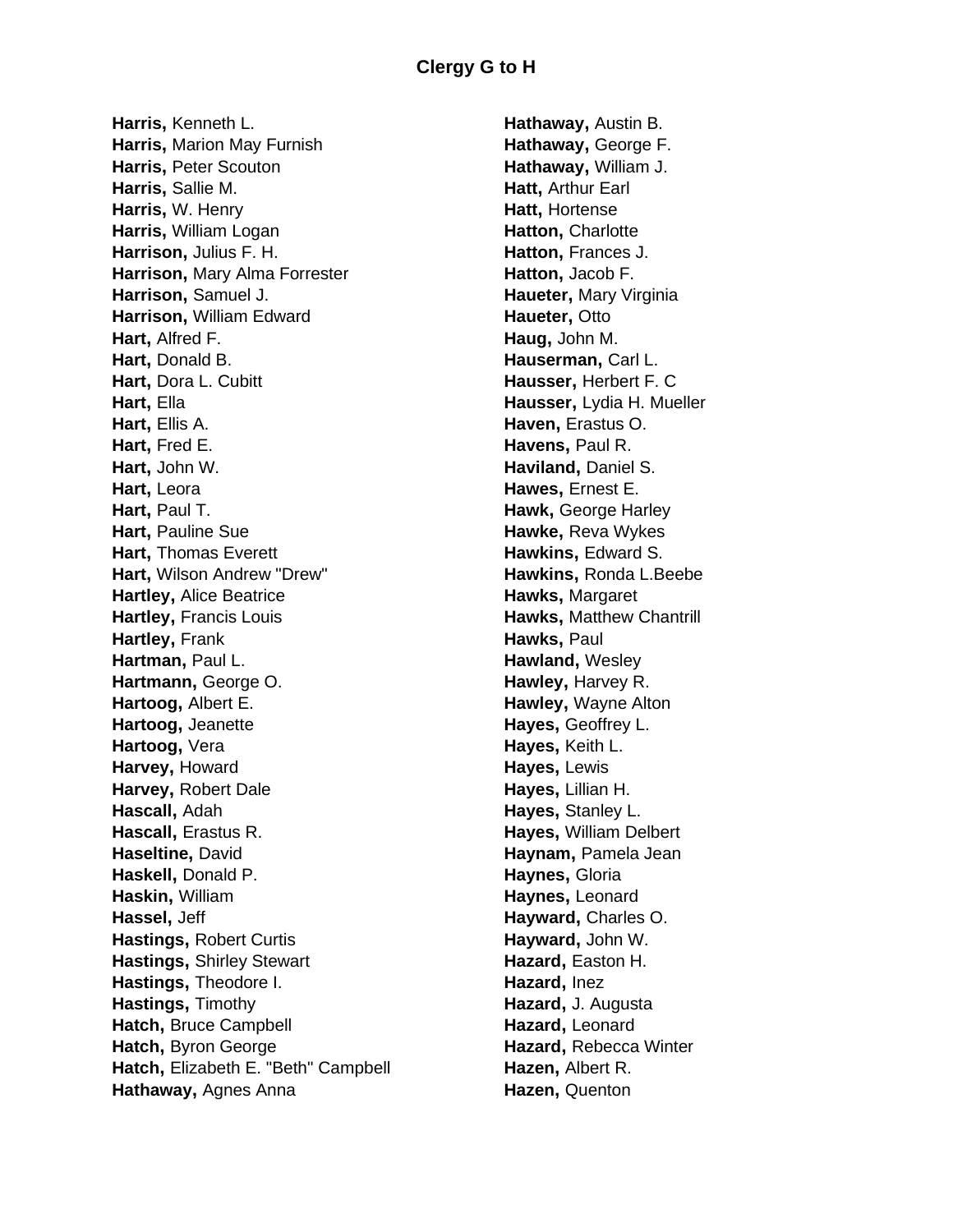**Headley,** Shirley J. **Heagler,** Ellis H. **Hearl, Bernard Marvin Hearl,** Maxine Evelyn Humm **Heath,** Willard **Heaton,** Gilbert B. **Heaton**, Lyle **Heck,** Barbara **Hedger,** Benjamin H. **Hedger,** Mary Ann Carter **Hedlund,** Gerald L. **Hedlund,** Mary C. **Heffelfinger,** Constance **Heifner,** Keith **Heim,** John B. **Heimiller,** Gottlieb **Heininger,** Daniel **Heininger,** Samuel **Heise,** Herman C. **Heisler,** Benton **Heiss,** Jacob **Helmbold,** Mildred C. **Helmbold,** William Christmas **Helrigel,** William H. **Hemenway,** Francis D. **Hemingway,** James **Henderson,** Horatio P. **Henderson,** Theodore Sommers **Hendrickson,** Homer O. **Henne,** Stephen **Henning,** Robert James **Henry,** Barbara J. **Henry,** John R. **Henry,** Mary **Henryes,** William **Hepner,** Theodore Warren **Herlein,** Daniel **Herm, Trevor Allen Herndon,** Leon William **Hertel,** William A. **Hescott,** Howard John **Hettler,** Andrew Jackson **Hettler,** Elizabeth **Hettler,** Ella D. Elliott **Hettler,** George A. **Hevener,** Mary

**Hevener,** William M. **Hewett,** Shubael P. **Hewson,** Agnes Richard **Hewson,** Mary **Hewson,** Robert Lawrence **Heximer,** Emma Julia **Heximer,** Gabriel Gideon **Heyler,** Florence Aronson **Heyler,** Muriel McKercher **Heyler,** Walter B. **Hibbard,** Samuel B. **Hice,** John **Hichens,** Gladyn Nichol **Hichens,** Herbert N. **Hichens,** Julia F. Winslow **Hickey,** George S. **Hickey,** Manasseh **Hickey,** Sarah Ann Bush **Hickey,** Timothy Roy **Hicks,** Duane James **Hicks,** Ellen A. **Hicks,** George G. **Hicks,** George S. **Hicks,** Henry Warren **Hicks,** Mary E. Ely **Hicok,** Robert N. **Higgins,** Howard R. **Higgins,** Lydia A. Templeton **Higgins,** Theron Clinton **Hilburn,** Joel **Hildebrand,** Edward F. **Hildebrand,** Jeffrey Bartless **Hilderbrand,** Anna **Hill**, Calvin Y. **Hill,** Carrie Jane Stark **Hill,** Charles Elliott **Hill,** David **Hill,** Ellen A. **Hill,** George **Hill,** Helene R. **Hill,** John W. **Hill,** Mary Francis **Hill,** Theodore J. **Hill,** Valerie **Hill,** William T. **Hilliard,** James R.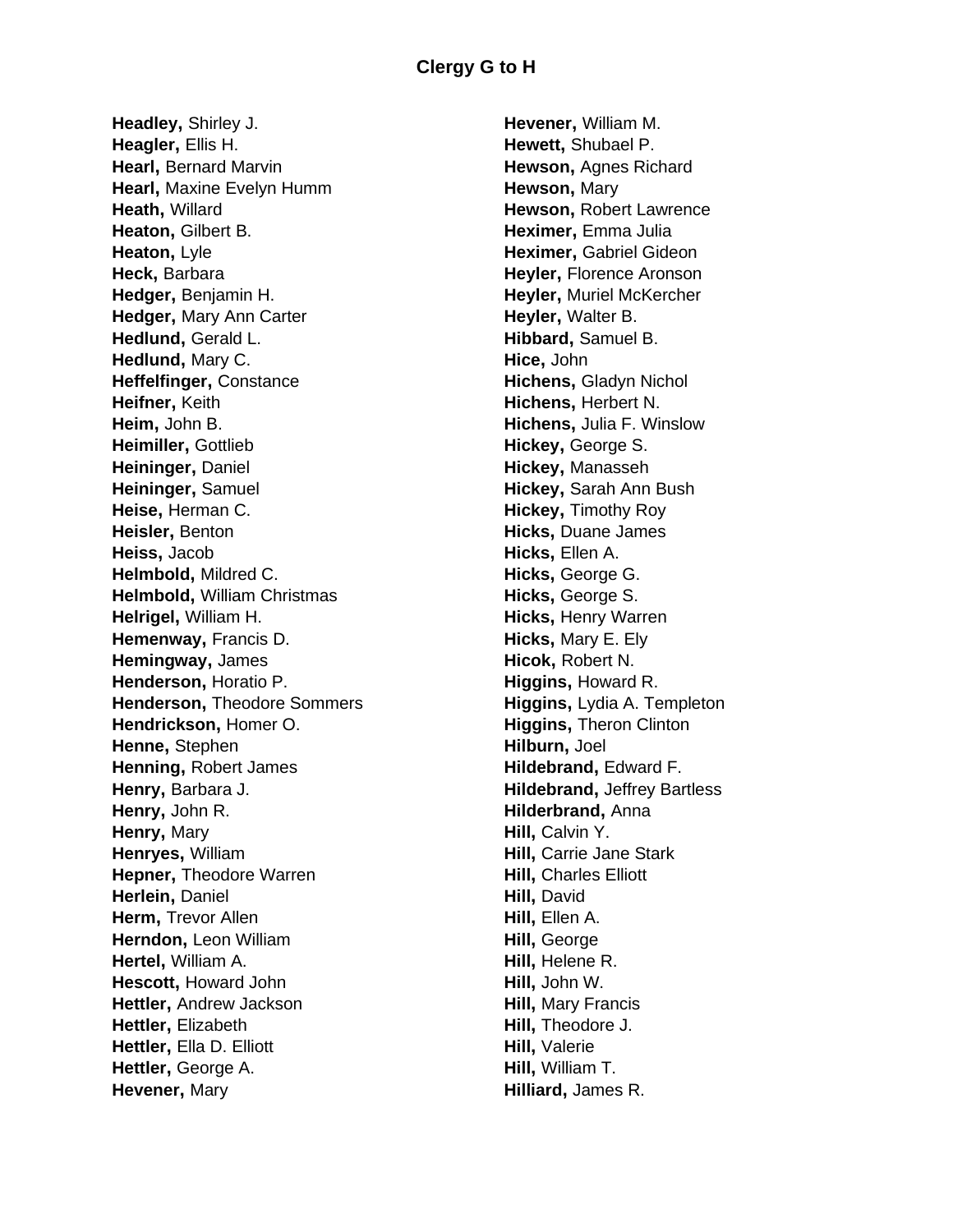**Hills,** David **Hills,** John **Hills,** Larry **Hiner,** Catherine Wanita Jean **Hiner,** Mildred Mary **Hiner,** Robert R. **Hingelberg,** Edwin C. **Hinkin, Jr.,** Robert L. **Hinkle,** John W. **Hinkston,** H. Emery **Hinman,** Clark T. **Hipp,** Henry G. **Hippensteel,** Jerry Lee **Hippert,** Samuel B. **Hipwood,** Billie J. **Hipwood,** Ollie Dean **Hitchens,** Dorothy Louise Odgers **Hitchens,** John P. "Jack" **Hoag,** Alvah L. **Hoag,** Clarence E. **Hoag,** Elizabeth **Hoag,** George Washington **Hoard**, Guy V. **Hocking,** Edward **Hocking,** Elinor Putnam **Hocking,** Mary Stutte **Hocking,** Reginald S. **Hocking,** Simon **Hodge,** James **Hodge,** John Jay **Hodge,** Lawrence E. **Hodge,** Mary E. **Hodges,** Charles **Hodgson,** Ivan E. **Hodskiss,** Desire Hill **Hodskiss,** Harvey **Hoekwater,** Harris **Hoff,** Edwin C **Hoffman,** Anna **Hoffman,** George W. **Hoffman,** Herman K. **Hoffman,** Sandra **Hoffman,** Wilhelmina L. **Hoffmann,** Dan **Hoffmaster,** J(ames) Kenneth **Hoffmaster,** Paul

**Hoffmaster,** Ruth George **Holcomb,** Benjamin J. **Holcomb,** Ilah **Holcomb,** William H. **Holden,** Charles W. **Holden,** Charles Wesley **Holden,** Ella **Holdsworth,** Jacqueline Elaine **Holland,** Paul Elmer **Holland,** Simmie P. **Hollidge,** Augusta Blade **Hollidge,** Bert **Hollies,** Linda H. **Hollis,** Ben J. **Hollis,** Hazel **Hollis,** Joseph **Hollister,** George E. **Hollowell,** John Wesley **Holme,** Benjamin F. **Holme,** Verna Ball **Holmes,** Alexander J. **Holmes,** Julia A. Hemstreet **Holmes,** William L. **Holsaple,** John E. **Holsaple,** Mary E. Clive **Holsaple,** Roland N. **Holsaple,** Roland Neal **Holt,** Joseph W. **Holtz,** George Adam **Homer,** Arline L. Ecklund **Homer,** Harold E. **Hommel,** Jacob **Hommel,** Kunigunda Bierlein **Hood,** Barbara J. Keller **Hood,** Ellen **Hood,** Frank A. **Hood,** Hiram **Hood,** Otto Frederick **Hook,** Matthew James **Hoon,** Clarence Earl **Hoover,** Russell R. **Hoover,** Ruth **Hopkins,** Clayton P. **Hopkins,** Estelle A. **Hopkins,** James H. **Hopkins,** Lulu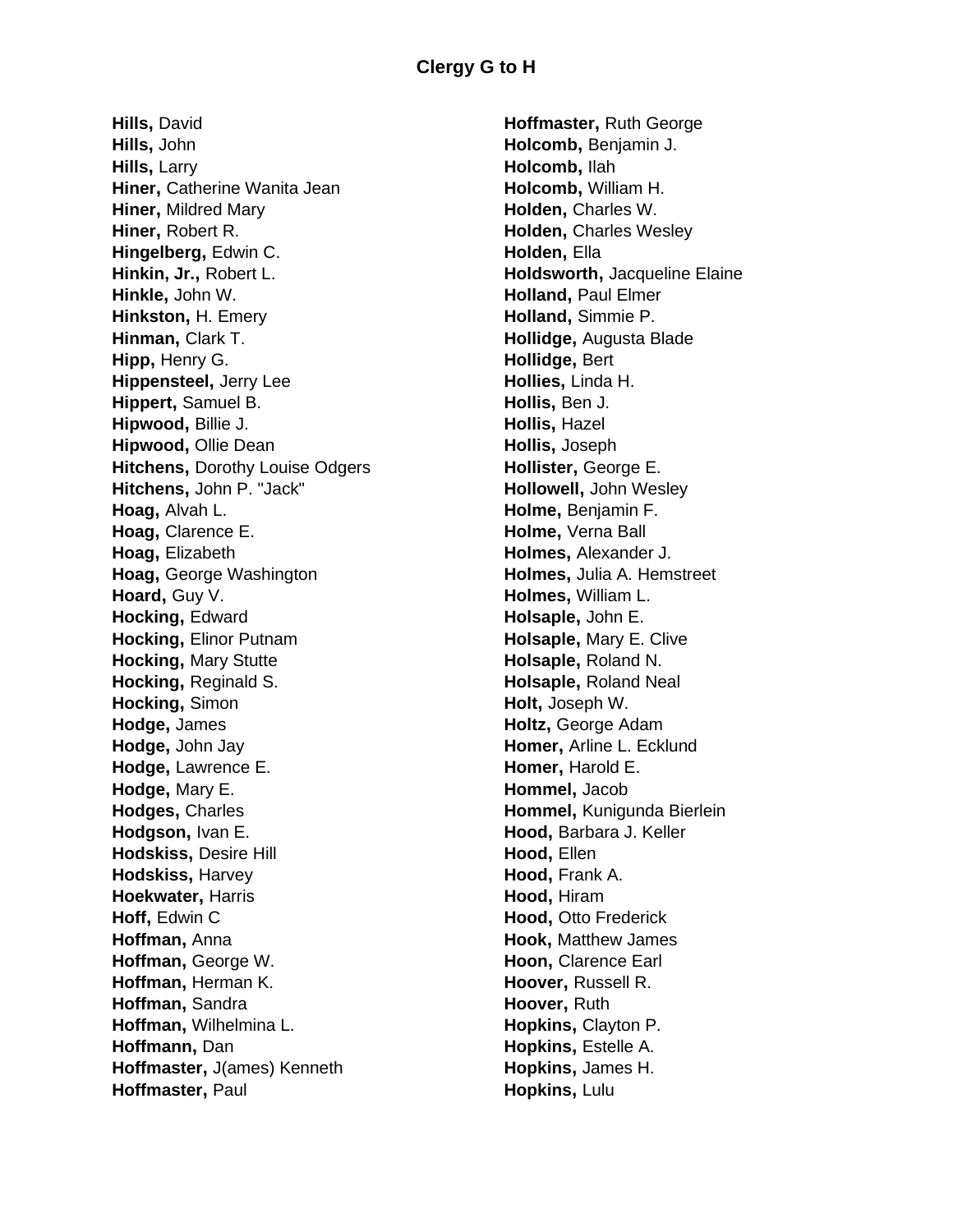**Hopkins,** Russell D. **Hopper-Prentiss,** Adrianne **Hord,** Jon **Horn,** Fred H. **Horn,** Martha A. Moody **Horn,** Mary **Horner,** John W. **Horner,** Mary L. Wolcott **Horner,** Simpson Wesley **Horton,** Beatrice **Horton,** Jacob **Horton,** Mary Elizabeth Brower **Horton,** Robert E. **Hosford,** I. D. **Hosking,** Bert **Host,** Margery Hope **Hough,** Lynn Harold **Hough,** Whitney **Houghton,** Laura J. Morgan **Houghton,** Levi L. **Houghton,** Susie S. **Houk,** Ronald A. **Houser,** Elmer **Houser,** Lloyd Oliver **Houser,** Thelma Denbrook **Howard,** Alfred T. **Howard,** Arthur B. **Howard,** Harry T. **Howard,** Jacqueline **Howard,** Laurel Marion **Howard,** Rhea McConaughy **Howarth,** Agnes **Howarth,** Samuel **Howe,** Charles H. **Howe,** Charles H. **Howe,** George W **Howe,** Gladys **Howe,** Kate Luella **Howe,** Philip **Howell,** Arthur **Howell**, Clarence V. **Howell,** Gaylord D. **Howell,** Ida Oatley **Howell,** John Northway **Howell,** Ruth Creel **Howland,** Thomas

**Hoyt,** John **Hoyt,** Leora A. **Hoyt,** Marshall W. **Hoyt,** Myron E. **Hoyt,** Myrtle A. **Hoyt,** Peter Barber **Hubbard,** Clarence Walter **Hubbard,** Elizabeth J. Marshall **Hubbard,** Russell L. **Hubbell,** Annie Reed **Hubbell,** C. H. **Hubbell**, Edward James **Hubbell,** James D. **Hubble,** James E. **Hubley,** Lawrence **Huckle,** Bertha **Huckle,** Thomas G. **Hudgins**, Ethelyn L. **Hudgins,** Herman Albert **Hudgins,** James Alfred **Hudgins,** Mabel **Hudgins,** Robert J. **Hudgins,** Vera Mae **Hudson,** James L. **Hudson,** Jonathan **Hudson,** Joseph L. **Hudson,** Wayne **Huff,** Paul D. **Huffman,** Tracy Nichols **Hufton,** Victor J. **Hughes,** Edna B. **Hughes,** Gordon L.T. **Hughes,** John A. **Hughes,** Margaret **Hughes,** William M. **Huhtala,** John Collins, Sr. **Hulett,** James **Hulin,** James E. **Hull,** Joyce **Hulme,** Henry **Humphrey,** Mary A. Burtzlaff **Hundley, Jr.,** Robert **Hunsberger,** Aaron **Hunter,** Alfred German **Hunter, Gerald Stanley Huntington,** Mark William